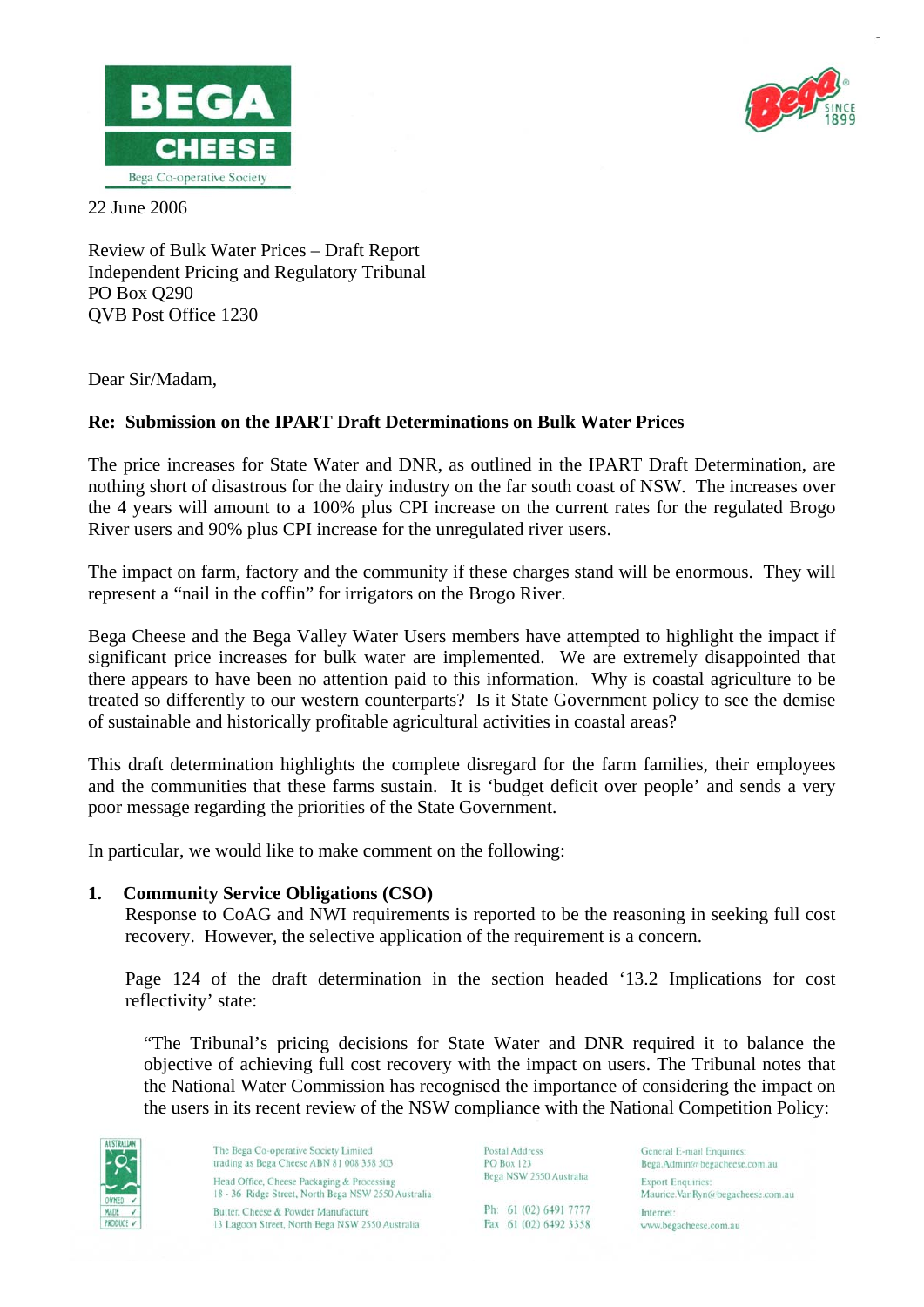The most recent State Water submission to IPART has foreshadowed the removal of New South Wales Government subsidies to State Water to assist with recovery of operating expenditure in those valleys where operating expenditures are not being fully recovered from water users. While achieving full cost recovery in an important tenet of CoAG water reforms, provisions are made for community service obligations to those regions where full cost recovery would result in unacceptable community outcomes. It is important to governments to fully explain and justify removal of community service obligations.

The Commission considers it critical that price paths recognise the adjustment that moving to lower or upper bound pricing may mean for rural water users in practice. The Commission notes the central role which IPART plays in making judgements necessary to establish effective price paths."

Page 14 and 16 of the State Water initial submission quotes:

- (i) "the adoption of pricing regimes based on the principals of consumption based pricing, full cost recovery and desirably, the removal of cross subsidies which are not consistent with efficient and effective service, use and provision. Where cross subsidies continue to exist, they be made transparent;
- (ii) where service deliverers are required to provide water services to classes of customers at less than full cost, the cost of this be fully disclosed and ideally be paid to the service deliverer as a community service obligation."

This determination does not establish the funding gap on the Brogo as a community service obligation and it appears to just remain a revenue shortfall. Nor does it satisfactorily justify the 100% increase eroding what should be classified a community service obligation. This lack of transparency and accountability leaves the water users with no security.

At the end of this determination period a further 100% increase could be implemented as there is no formalised recognition of what the community service obligation on the Brogo is and what its boundaries are.

Full cost recovery on the Brogo is impossible and this has been recognised by State Water and IPART. However, what are the defined limits on what the consumer should pay and what the Government should commit to as a CSO is not clear. We are confident that the proposed rate of \$35/ML plus CPI on the Brogo is beyond the ability of agriculture to return and still remain viable.

*Recommendation: We request a clear and transparent determination on CSO.* 

## **2. Economic impact**

It is not the fault of the Brogo irrigators that they irrigate from a sub-economic dam. Why are they being punished for this? The ABARE report indicated that the Brogo farmers had a small profit of \$39,000. To determine the impact of price increases modelling scenarios occurred with a maximum of 50% increase in water charges investigated. How can IPART assume that a 100% increase in water charges will have "the impact [of such increases] on farm incomes [cash receipts less cash costs] to be relatively small."?

Dairying is an intensive high cost industry compared to all the other broad-acre industries surveyed in the ABARE report. The broad generalisations of impact are misleading. These increases will result in significant on farm management change resulting in reduced profitability and, ultimately business failure. Dairying in the Bega Valley is extremely cost sensitive and this was not captured in the ABARE findings.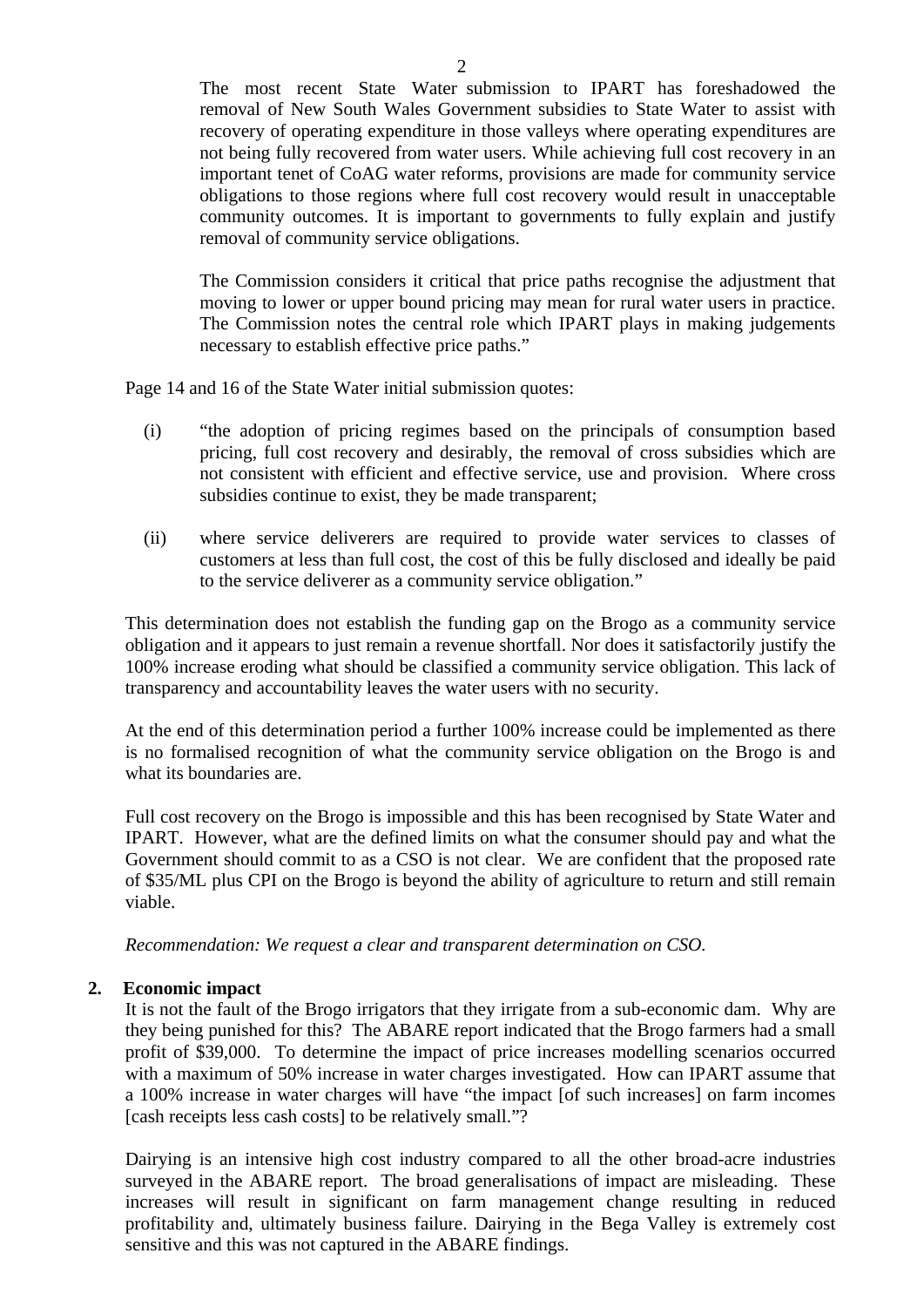Also an irrigation licence is only of value if it has a purchaser prepared to pay for it. At proposed water rates no agricultural activity could justify using the water therefore seek to buy licence. The licence having no value creates issues in terms of farm equity. Farmers have borrowed money to buy a licence which is now worthless.

Farms should not be punished for being marginally profitable, or being on the wrong river. This ruling will see the demise of irrigation farming on the Brogo. The social and economic impacts of this were clearly presented in Bega Cheese's previous Socio economic Impact Submission which we refer you to again.

*Recommendation: A independent, detailed and specific socio-economic impact study be carried out on the Brogo irrigators and the community they sustain.* 

## **3. Dam Viability**

At the proposed rates on the Brogo River irrigation will overtime cease. Also no other agricultural alternative could afford to pay the proposed rates therefore leaving the water idle. Most of Brogo dam's costs are fixed costs which will create an even larger operational deficit as water use slows. Ultimately as prices increase to accommodate this, no one would use the Brogo water resulting in a dam that would have no income at all. This is not a satisfactory position for State Water or the Government in trying to seek full cost recovery.

### 4. **Regulatory Asset Base (RAB)**

The nominal RAB value apportioned to Brogo is not justified. Value or asset price as determined by what someone is proposed to pay for it would mean that even with the current water rates and the cost of running the dam then the asset has no value. The RAB is based on the dam being economically viable, which it is not. No one would purchase Brogo due to its uneconomic size.

*Recommendation: The RAB on Brogo dam should be adjusted to zero.* 

#### 5. **DNR**

We have concern regarding service levels of DNR. Even though their rates are rising 90% there is no demand for increases in service levels. DNR has to be more responsive with customers to determine what appropriate service levels are. This determination does not address these critical issues.

### **6. Off Allocation**

Off allocation water is charged at full usage rates. Water pricing models used by State Water should not include an average off allocation income. Off allocation water delivery is of minimal cost to State Water to deliver as the dam is spilling and becomes transparent. It is not justifiable to charge full usage rates for off allocation water if they do not incur costs in delivering that water.

*Recommendation: Only DNR charges, which includes monitoring, should be applied for off allocation water.* 

#### **7. Capex/OPEX**

We see no justification for the purchase of a new house on the Brogo site. The houses are well maintained as indicated by the significant maintenance budget, and at the most, only need modernising which could occur for less than \$50,000. We would prefer to see expenditure on telemetry and water level surveillance equipment to reduce visual inspections from 7 days a week to 5 days per week, significantly reducing OPEX and freeing up resources to undertake operations and other critical maintenance.

We also question the need to have 3.5 fully qualified technical staff at the dam which results in a personnel cost of \$283,000. Full time staff averages an income package of \$80,000 plus